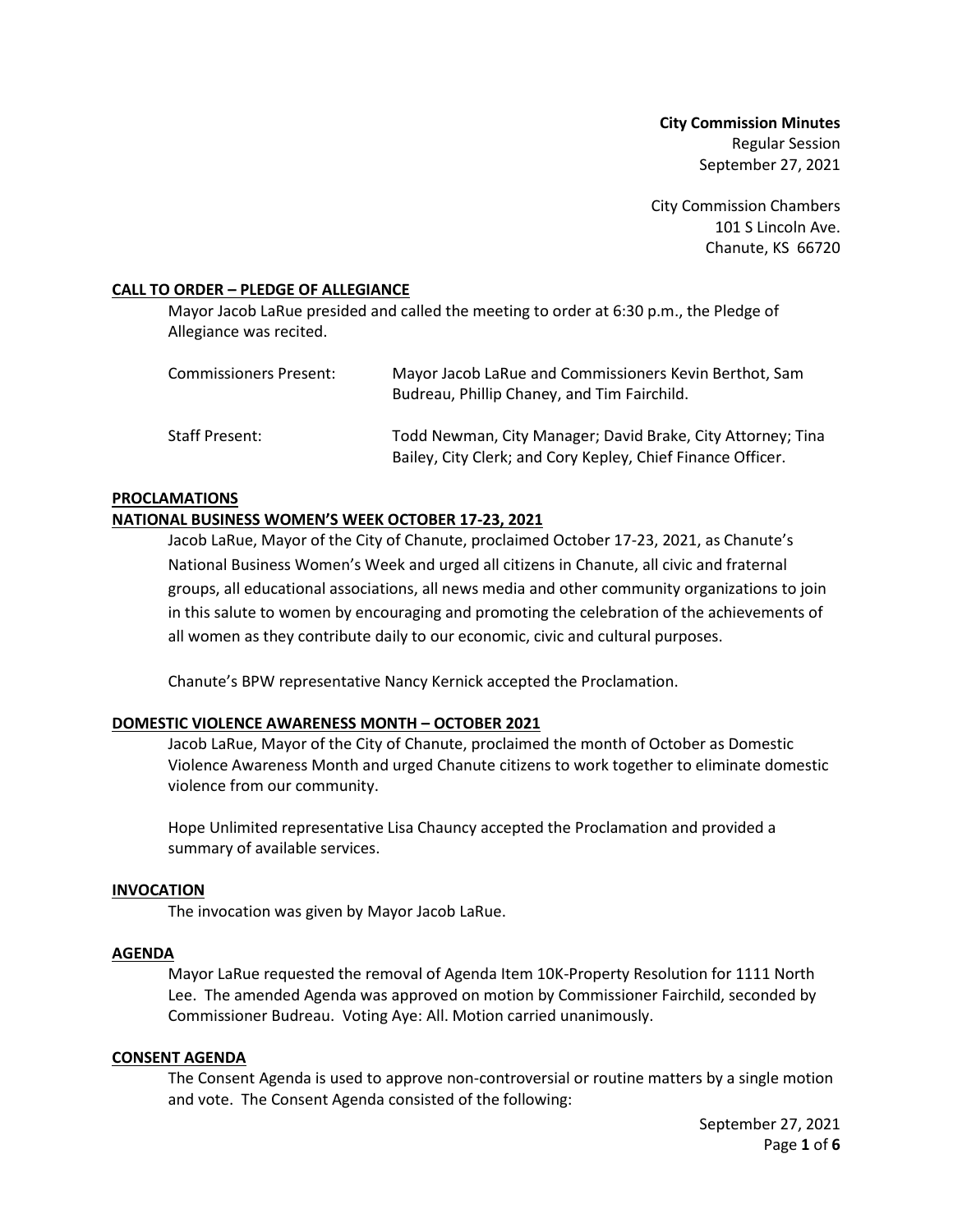- Minutes City Commission September 13, 2021
- Warrant Register dated September 15, 2021
- Warrant Register dated September 22, 2021
- Review Various Board and Committee Minutes and Reports

General discussion was made. Comments were made by City Manager Todd Newman.

Motion made by Commissioner Fairchild, seconded by Commissioner Berthot, to approve the Consent Agenda. Voting Aye: All. Motion carried unanimously.

### **PUBLIC COMMENTS**

None

# **CITY MANAGER'S REPORT**

City Manager Todd Newman gave his report on City activities and operations. Items reported on included an update on the Cost Share Grant Application for the 21<sup>st</sup> & Plummer Project, Artist Alley, painting and maintenance at the Aquatic Center, the  $2^{nd}$  & Highland Drainage Ditch Project, and Public Safety.

General discussion was made.

City Manager Todd Newman and Mayor Jacob LaRue thanked the Board of Neosho County Commission for their Letter of Support for the  $21<sup>st</sup>$  & Plummer Project and their approval of 50/50 funding for the project.

# **OLD BUSINESS**

# **FIRE PROTECTION ORDINANCES FOR BIG CREEK, CANVILLE, AND TIOGA TOWNSHIPS**

At the September 13, 2021, Chanute City Commission meeting the Commissioners voted to increase the fire protection contract costs to Big Creek Township, Canville Township, and Tioga Township by 2.5%.

Based on the action by the Commission, the required Ordinances are back before the Commission for approval. A copy of the Ordinances was provided to the City Commission for review.

General discussion was made.

Motion made by Commissioner Fairchild, seconded by Commissioner Berthot, to pass the Ordinances establishing 2022 Fire Protection Contract Price reflecting a 2.5% increase for Big Creek, Canville, and Tioga Townships. Voting Aye: All. Motion carried unanimously.

The Ordinances were assigned: No. S-543, No. S-544, and No. S-545.

# **NEW BUSINESS DONATION OF OSA MARTIN SUBDIVISION LOTS – ASH REAL ESTATE, LLC**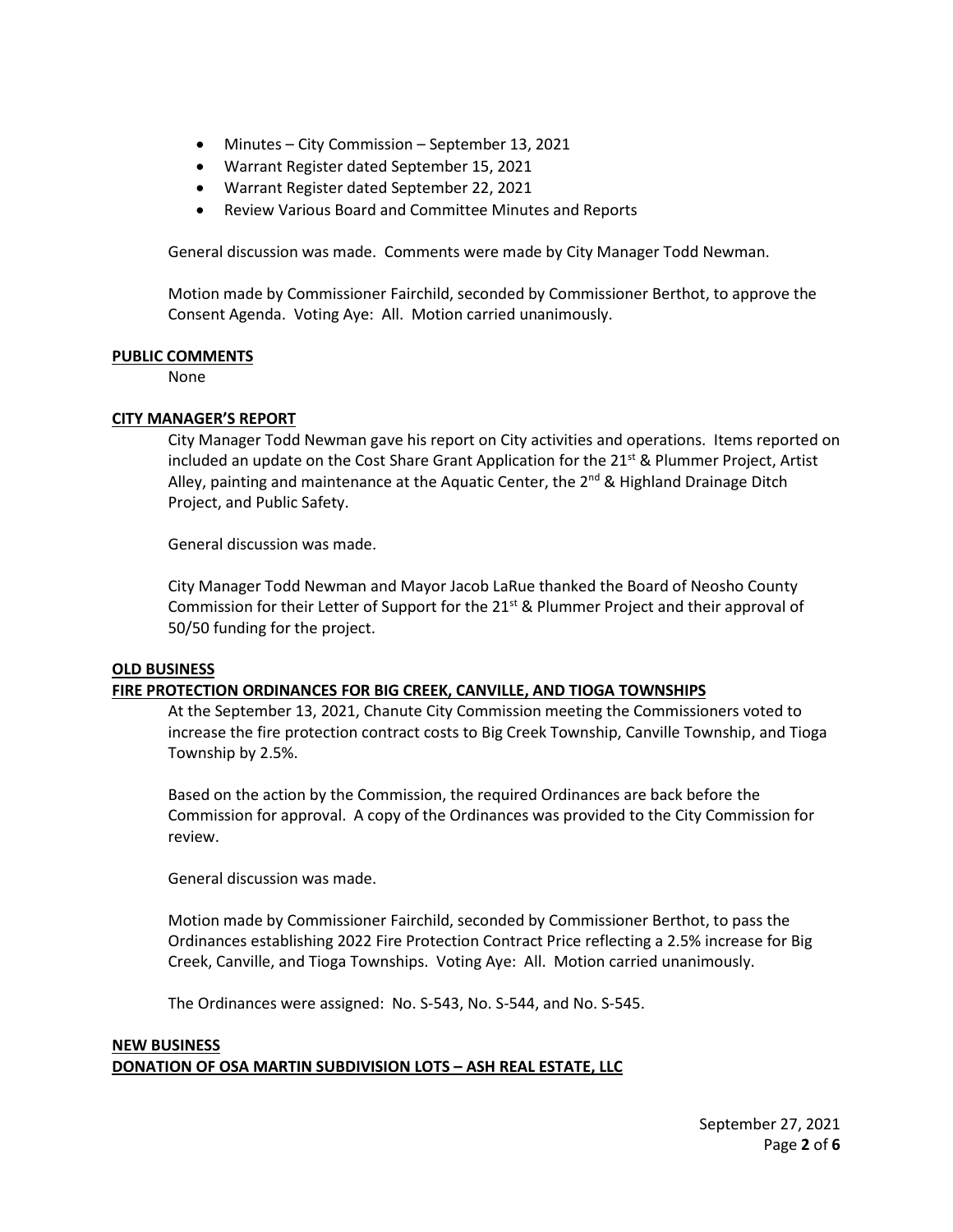At the August 23, 2021, Chanute City Commission Meeting the Commission voted to donate two lots to Advanced System Homes, Inc. with the intent of ASH Real Estate building two spec homes in the Osa Martin Subdivision.

After the Commission vote, City staff and Darin Luebbering have agreed on the two lots to be deeded.

General discussion was made. Comments were made by City Manager Todd Newman and City Attorney David Brake.

Motion made by Commissioner Fairchild, seconded by Commissioner Budreau, to authorize the mayor to execute deeds for the donated lots as presented. Voting Aye: All. Motion carried unanimously.

### **BUS BARN LEASE – USD #413**

In 2014 the City of Chanute entered a 20-year lease agreement with USD 413 so that USD 413 could have additional land for its bus barn complex adjoining Highland Park. USD 413 has now requested additional land to add on to its existing parking lot.

USD 413 Superintendent Dr. Adams met with the Parks Advisory Board (PAB) on September 2, 2021, to ask for their approval of additional park land to be utilized as parking. The PAB approved USD 413 request and sought City staff recommendation moving forward. The requested additional land will have little effect on how citizens use Highland Park. City staff is recommending adding this tract to the terms of the existing Lease Agreement.

The City Attorney has prepared an amended legal description to cover the new tract of land.

General discussion was made. Comments were made by City Manager Todd Newman and USD 413 Superintendent Dr. Addams.

Motion made by Mayor LaRue, seconded by Commissioner Fairchild, to approve the request from USD 413 and amend the current Lease Agreement legal description.

Voting Aye: Mayor LaRue and Commissioner Berthot, Budreau, and Fairchild Voting Nay: Commissioner Chaney Motion carried.

#### **NEIGHBORHOOD REVITALIZATION APPLICATION - NEYER**

Bernard J Neyer has submitted an application under the Neighborhood Revitalization Program. It has been verified that the property listed under the scope of the application, 1129 South Forest - parcel identification number 067-049-29-0-10-30-006.00-0 is within the scope of the city limits of Chanute. The application has been reviewed by the Neosho County Appraisers office along with the Neosho County Treasurer's office.

General discussion was made. Comments were made by Bernard Neyer.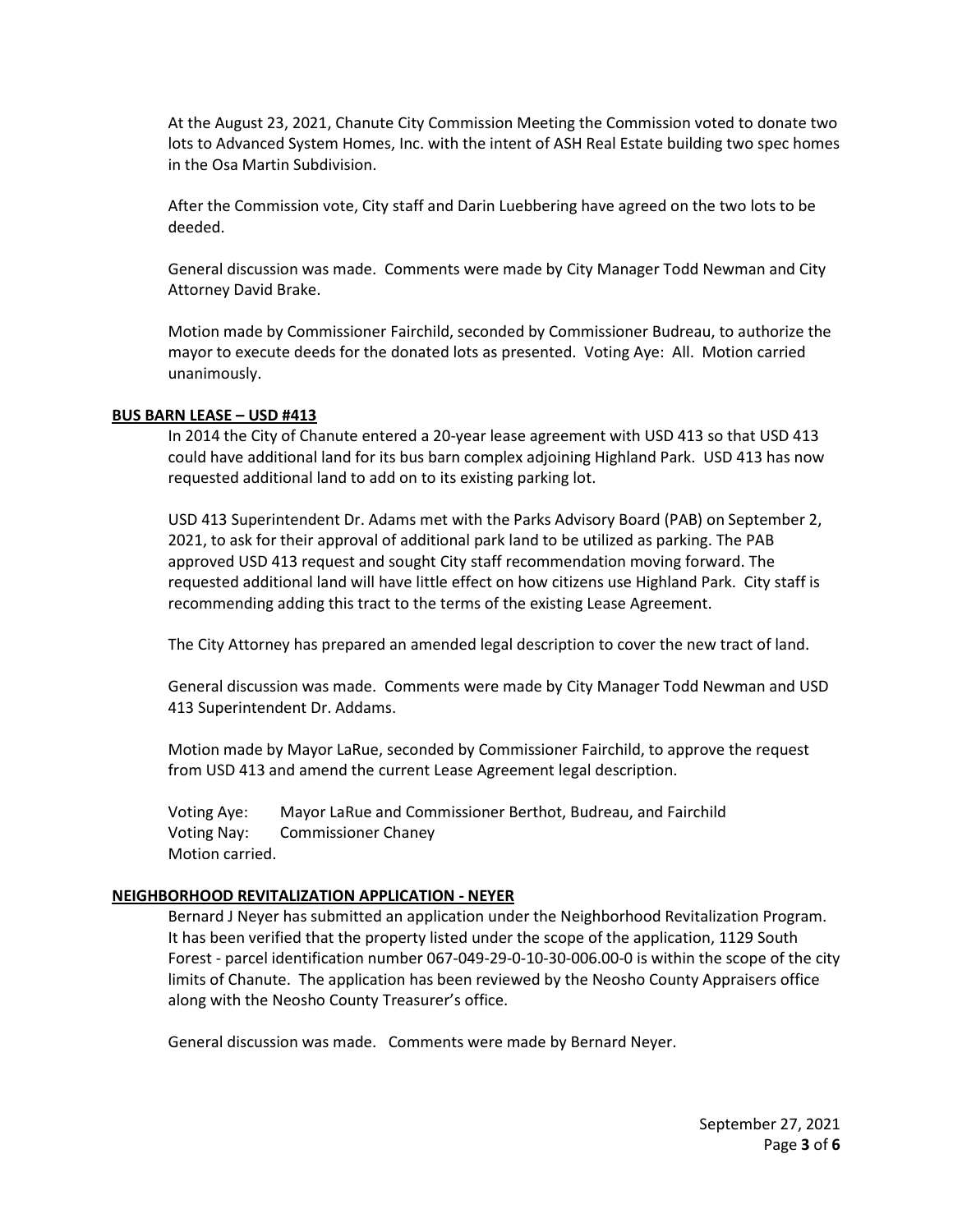Motion made by Commissioner Chaney, seconded by Commissioner Berthot, to approve the Neighborhood Revitalization Application – Bernard J Neyer. Voting Aye: All. Motion carried unanimously.

### **REVIEW OF POOL RATES**

At the August 23, 2021, regular City Commission meeting there was a consensus from the Commission to review Pool Rates.

To date expenses for the Maring Aquatic Center are \$257,723.72 and revenue is \$53,976.61.

General discussion was made. Comments were made by City Manager Todd Newman and Pool Manager Monica Colborn.

#### **DOWNTOWN RESTROOM**

There have been yearly requests for a downtown restroom. City staff presented the current plans to the Downtown Revitalization Committee at their April 6, 2021, regular meeting with no objections. The downtown restroom was previously presented as a grant opportunity through the AARP Community Challenge that was unsuccessful.

A drawing for a block structure to be constructed on the old Southside vacant lot south of the CRDA building was provided for review.

City staff is seeking approval for \$43,000 in materials with City staff providing in-kind services to construct the building. Funding would be allocated from the City Infrastructure account.

General discussion was made. Comments were made by City Manager Todd Newman and Chanute Chamber of Commerce and Office of Tourism Executive Director Jane Brophy.

Motion made by Commissioner Berthot, seconded by Commissioner Chaney, to approve City Staff to move forward with the project as presented. Voting Aye: All. Motion carried unanimously.

#### **ORDINANCE REVIEW – SPECIAL PURPOSE VEHICLE (SPV) PERMIT**

At the September 13, 2021, regular City Commission meeting there was a consensus from the Commission to review the City's Ordinance for Special Purpose Vehicle Permits.

The City issues an average of 18 SPV Permits per year. As of September 22, 2021 the City has issued 43 SPV Permits during 2021. A copy of City Ordinance No. 2606 and steps to obtain a SPV Permit was provided for review.

General discussion was made. Comments were made by City Attorney David Brake and City Manager Todd Newman.

Commission consensus was to provide better enforcement of the existing City Ordinance.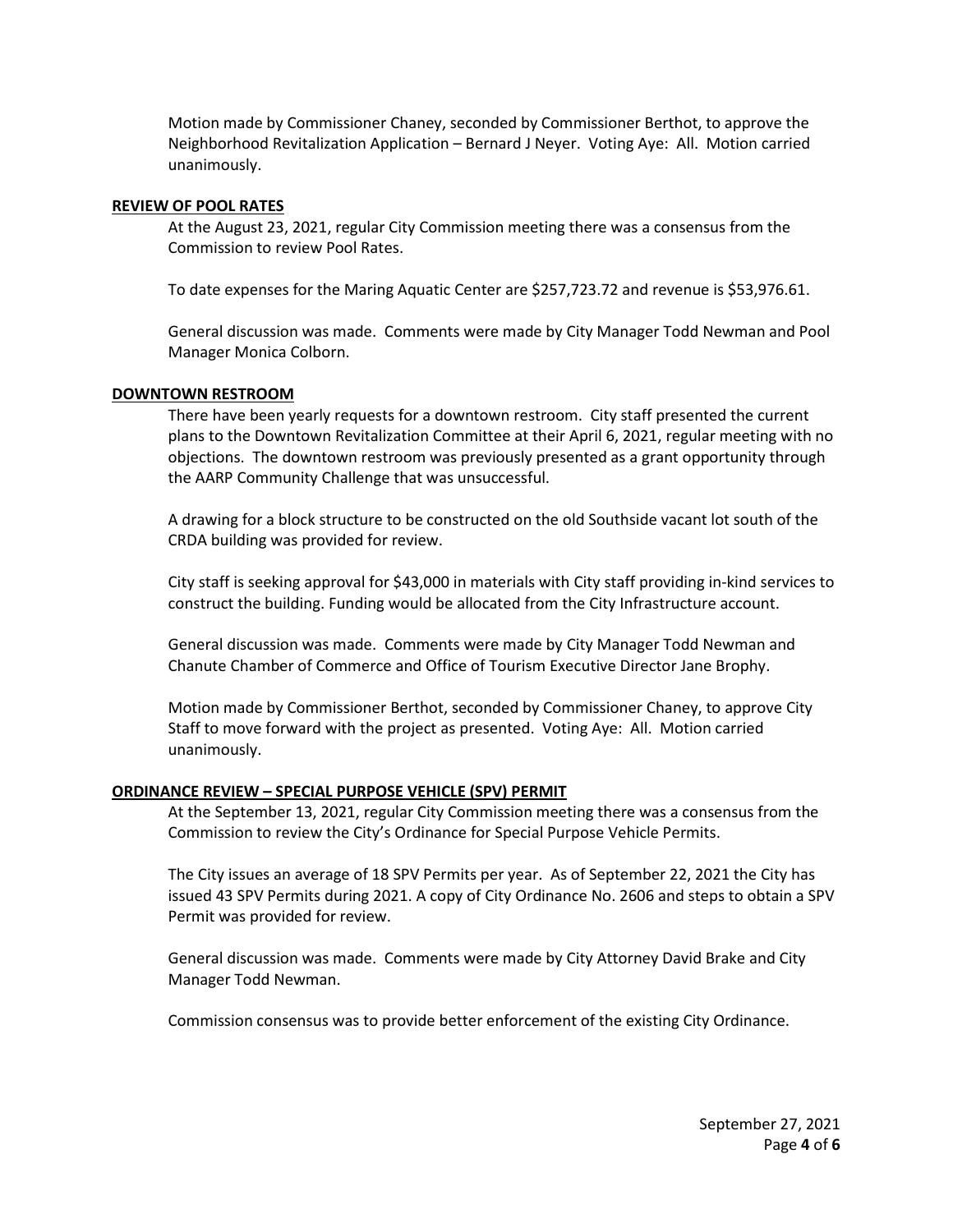# **CONSIDER ORDINANCE AMENDMENT PERTAINING TO ABATEMENT OF NUISANCES**

To date advertisement costs for publishing resolutions twice in the official city newspaper per City Ordinance have amounted to \$17,000. Code enforcement is experiencing an increase in properties found to be in violation. City staff is requesting a change to 8.20.100 - C. to read "serving of resolution shall be made by publishing the resolution ONCE in the official city newspaper and by posting a copy of the resolution on the premises where such condition exists".

General discussion was made. Comments were made by City Manager Todd Newman and City Attorney David Brake.

Motion made by Commissioner Fairchild, seconded by Commissioner Chaney, to pass an Ordinance amending Chapter 8.20.080 pertaining to Abatement of Nuisances as presented. Voting Aye: All. Motion carried unanimously.

The Ordinance was assigned: No. 2641

### **SPECIAL USE PERMIT**

At the September 7, 2021, Board of Zoning Appeals meeting and at the September 9, 2021, Planning Commission meeting, a Special Use Permit for a sign near Subway was unanimously approved.

Norris Outdoor Advertising President Jerod Norris provided a brief overview of his request.

General discussion was made. Comments were made by City Attorney David Brake and City Manager Todd Newman.

Motion made by Commissioner Budreau, seconded by Commissioner Berthot, to accept the Planning Commission vote and approve the Special Use Permit as presented. Voting Aye: All. Motion carried unanimously.

The Ordinance was assigned: No. S-546

### **LOT SPLIT APPROVAL**

At the September 7, 2021, Board of Zoning Appeals meeting and at the September 9, 2021, Planning Commission meeting, a Lot Split was unanimously approved for the East 50' of 1020 South Highland to join to 1000 South Highland.

General discussion was made. Comments were made by City Attorney David Brake and City Manager Todd Newman.

Motion made by Commissioner Budreau, seconded by Commissioner Berthot, to accept the Planning Commission vote and approve the Lot Split Certificate as presented. Voting Aye: All. Motion carried unanimously.

# **PROPERTY RESOLUTION – 911 SOUTH STEUBEN PROPERTY RESOLUTION – 222 EAST 12TH**